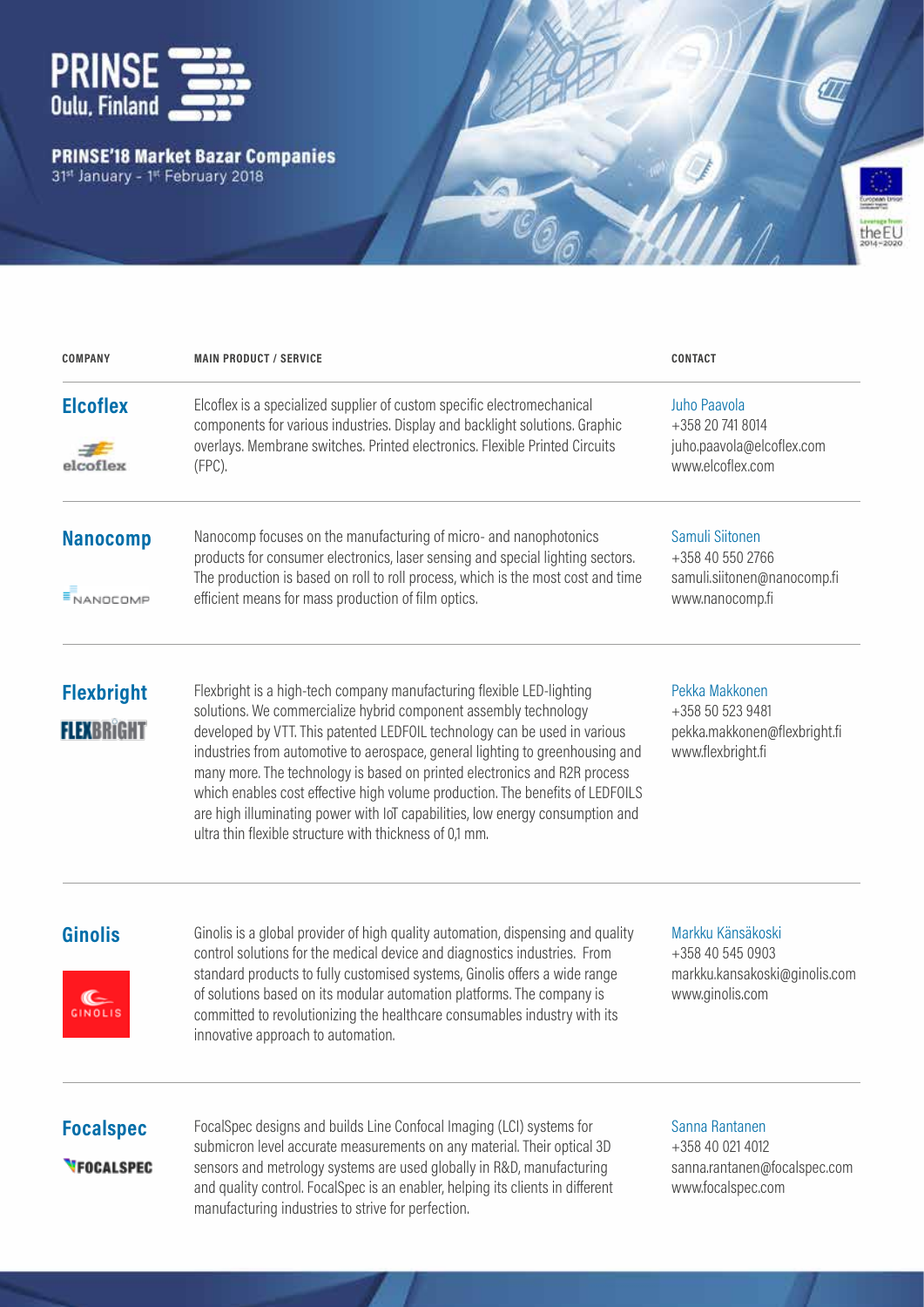| <b>COMPANY</b>                                                          | <b>MAIN PRODUCT / SERVICE</b>                                                                                                                                                                                                                                                                                                                                                                                                                                                                                                                                                                              | <b>CONTACT</b>                                                                                                   |
|-------------------------------------------------------------------------|------------------------------------------------------------------------------------------------------------------------------------------------------------------------------------------------------------------------------------------------------------------------------------------------------------------------------------------------------------------------------------------------------------------------------------------------------------------------------------------------------------------------------------------------------------------------------------------------------------|------------------------------------------------------------------------------------------------------------------|
| <b>Screentec</b><br>screentec)                                          | Screentec develops and manufactures medical disposables,<br>user interfaces, panels, stickers and special wellness products. We offer<br>manufacturability and development services for medical products.                                                                                                                                                                                                                                                                                                                                                                                                  | Antti Tauriainen<br>+358 44 556 5822<br>antti.tauriainen@screentec.com<br>www.screentec.com                      |
| <b>Iscent</b><br><b>O</b> iscent                                        | Production lines and licenses for thermal nanopatterning, light Scattering<br>films and sheets to packaging manufacturers and brand owners, production<br>capacity to printing houses and brand owners to make light scattering effect<br>on printed or non-printed packages with their materials.                                                                                                                                                                                                                                                                                                         | Raimo Korhonen<br>+358 40 703 0052<br>raimo.korhonen@hotmail.fi<br>www.iscent.fi                                 |
| <b>Inkron</b><br>INKRON                                                 | Inkron is a developer and manufacturer of next generation materials for the<br>Printed electronics, LED, lighting, display, optical, semiconductor and energy<br>storage industries. Our novel and cost effective manufacturing process<br>for nanomaterials, with advanced siloxane polymer chemistry enables the<br>development of a wide range of customized material properties with superior<br>performance advantages in high-tech applications.                                                                                                                                                     | Jarkko Heikkinen<br>+358 40 825 4148<br>jarkko.heikkinen@inkron.com<br>www.inkron.com                            |
| <b>New Cable</b><br><b>Corporation</b><br>CABLE<br><b>CORPORATION</b>   | New Cable Corporation is a Finnish (Oulu) based start-up company, founded<br>in February 2016, but with over 30 years of experience in cables. Company is<br>focusing on design and manufacturing of shielded flat flexible cables (SFFC)<br>for advanced industrial customers. Shielding provides superior signal integrity<br>and protection from RF interference. With our shielded flat flexible cables you<br>can save two essential resources: weight and space.                                                                                                                                     | <b>Tommi Rintala</b><br>+358 50 525 7616<br>tommi.rintala@newcablecorporation.com<br>www.newcablecorporation.com |
| <b>RISE - Printed</b><br><b>Electronics</b><br><b>Arena</b><br>rl<br>Se | Printed Electronics Arena (PEA) cooperates with industry and entrepreneurs to<br>develop business opportunities within Printed Electronics. Our pilot-plant, PEA<br>Manufacturing, is the heart of PEA and also the major test environment for the<br>production of Printed Electronics in Sweden. At PEA-M we develop prototypes<br>and carry out small scale production with the purpose to bridge the gap<br>between research and the volume manufacturing of new products. Expertise<br>is available in areas such as graphic design, physics, chemistry, machine<br>operation and project management. | <b>Tommy Höglund</b><br>+46 722 45 46 74<br>tommy.hoglund@ri.se<br>www.printedelectronicsarena.com               |

NEFICON

**Neficon** Neficon offers design service for printed and conventional electronics. Our latest projects include BLE based IoT device, LED display, signage and lighting applications, Qi wireless charging and test systems for production testing.

#### Turo Piila

+358 40 069 5492 turo.piila@neficon.com www.neficon.com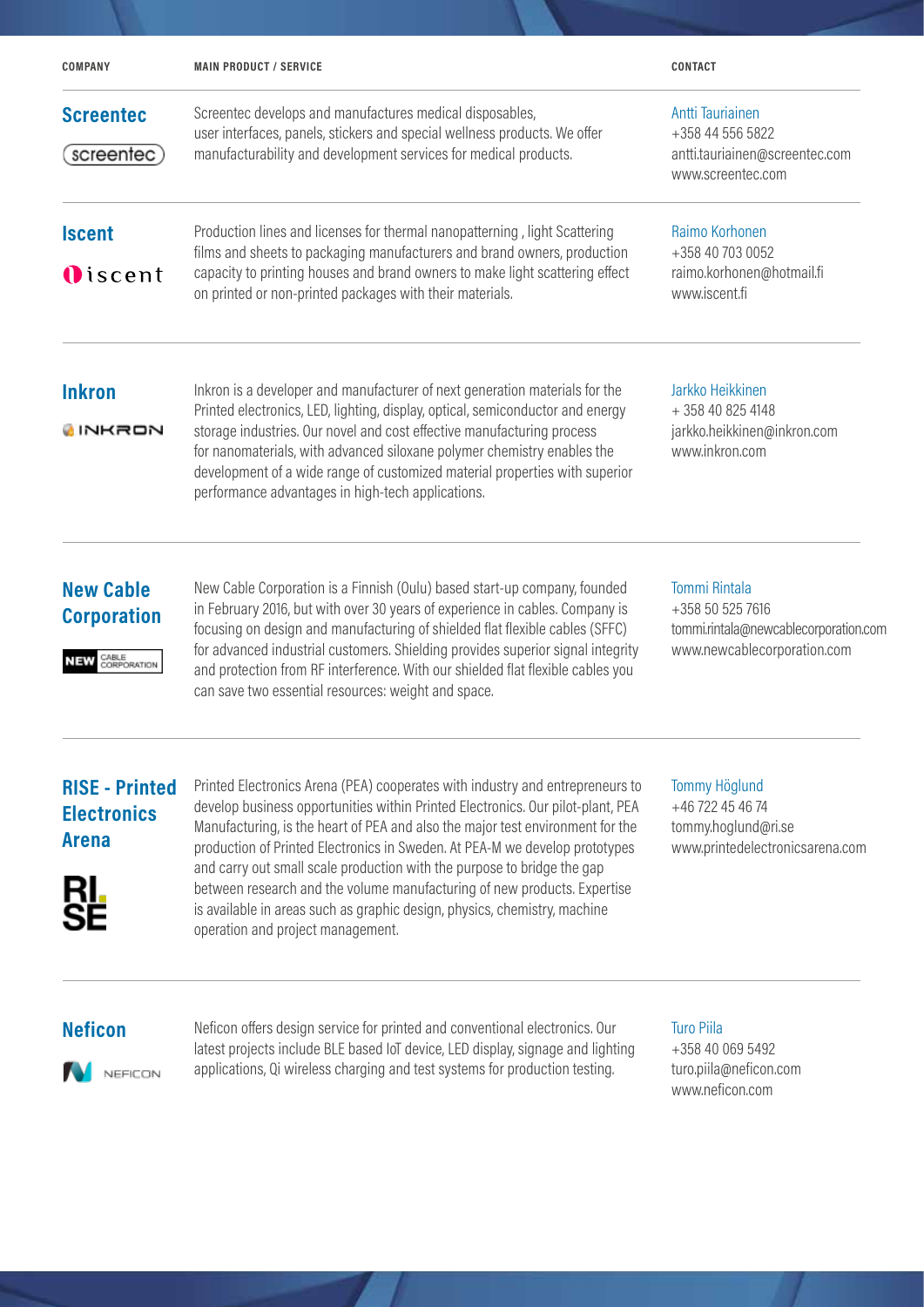| <b>COMPANY</b>                                                                              | <b>MAIN PRODUCT / SERVICE</b>                                                                                                                                                                                                                                                                                                                                                                                                                                                                                                                                                               | <b>CONTACT</b>                                                                        |
|---------------------------------------------------------------------------------------------|---------------------------------------------------------------------------------------------------------------------------------------------------------------------------------------------------------------------------------------------------------------------------------------------------------------------------------------------------------------------------------------------------------------------------------------------------------------------------------------------------------------------------------------------------------------------------------------------|---------------------------------------------------------------------------------------|
| <b>Biomensio</b><br><b>NE</b> BioMensio                                                     | Novel BioMensio biosensors enable rapid on-site detection of multiple<br>analytes from small samples. BioMensio mass-sensitive micro-array (MSMA)<br>platform is particularly well suited for field applications due to the ability to<br>detect multiple analytes simultaneously. Patented non-labelled BioMensio<br>technology is robust, suitable for mass-production and will revolutionize<br>multiplexed on-site detection.                                                                                                                                                           | Sanna Auer<br>+358 44 976 8629<br>sanna.auer@biomensio.com<br>www.biomensio.com       |
| <b>Coatema</b><br>Coatema                                                                   | For more than 40 years Coatema Coating Machinery has delivered machinery<br>and know-how to meet the most challenging needs of the coating and<br>laminating industry. Coatema is a leader in complete production lines, pilot<br>plants and laboratory equipment to meet the broad range of our customers'<br>requirements.                                                                                                                                                                                                                                                                | <b>Thomas Kolbusch</b><br>+49 2133 9784 121<br>tkolbusch@coatema.de<br>www.coatema.de |
| <b>Offcode</b><br><b>B</b> offcode                                                          | Offcode ARCOS is a high accuracy registration control system for the<br>R2R systems. Offcode ADX family is a scalable IoT solution for industrial<br>applications.                                                                                                                                                                                                                                                                                                                                                                                                                          | Antti Takaluoma<br>+358 40 059 9588<br>antti.takaluoma@offcode.fi<br>www.offcode.fi   |
| <b>DELO</b><br><b>Industrial</b><br><b>Adhesives</b><br>DELO<br><b>INDUSTRIAL ADHESIVES</b> | DELO is a leading manufacturer of industrial adhesives with its headquarters<br>in Windach near Munich, Germany, and subsidiaries in the USA, China,<br>Singapore and Japan. In the fiscal year 2017 the company generated sales<br>revenues of EUR 95 million; for 2018, Euro 126 million are expected. DELO<br>employs 650 people and supplies customized special adhesives and<br>associated technology for high-tech industries such as automotive, consumer<br>electronics, optoelectronics and aviation. DELO's customers include Bosch,<br>Daimler, Huawei, Osram, Siemens and Sony. | <b>Robert Boks</b><br>+31 62 853 1810<br>Robert.Boks@delo.de<br>www.delo.de           |
| <b>Sanmina</b><br>SANMINA <sup>®</sup>                                                      | Sanmina makes some of the most complex and innovative optical, electronic<br>and mechanical products in the world. Recognized as a technology leader,<br>Sanmina provides end-to-end design, manufacturing and logistics solutions,<br>delivering superior quality and support to Original Equipment Manufacturers<br>(OEMs) primarily in the communications networks, computing and storage,<br>medical, defense and aerospace, industrial and semiconductor, multimedia,<br>automotive and clean technology sectors.                                                                      | Pekka Lamminpää<br>+358 50 592 2681<br>pekka.lamminpaa@sanmina.com<br>www.sanmina.com |
|                                                                                             | Verketen provides aptenna OTA and SAD toot services for the wireless industry                                                                                                                                                                                                                                                                                                                                                                                                                                                                                                               | Kari Komonor                                                                          |

 $Verkota<sub>n</sub>$ 

**Verkotan** Verkotan provides antenna, OTA and SAR test services for the wireless industry. Our key services are accredited CE/FCC SAR measurements for electronics worn on the skin or on clothes and specialties like whole body SAR testing - first one in the Northern Europe. Our knowledge in wireless MIMO with the latest 4x4 mode and massive MIMO open the way to new antenna technologies like printable antennas. Our GNSS Air Performance Test (GAPT) is a unique service for wearable devices, such as smartwatches. GAPT test method measures device's total performance including receiver, mechanics and antenna performance with the body effect and hand movement.

Kari Komonen +358 40 5001241 kari.komonen@verkotan.com www.verkotan.com